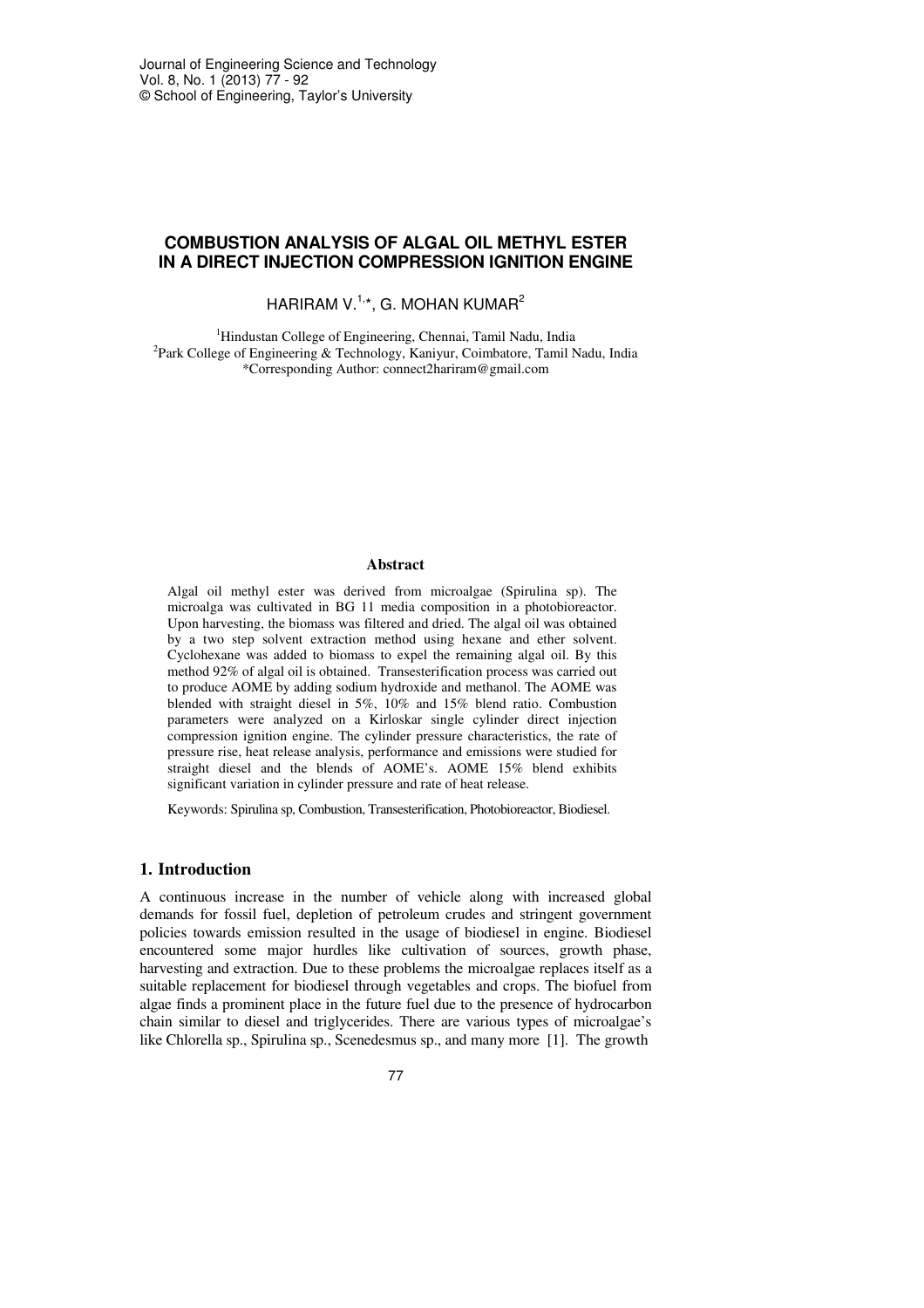| <b>Nomenclatures</b>             |                                                    |  |  |
|----------------------------------|----------------------------------------------------|--|--|
| $C_p$                            | Specific heat at constant pressure, J/kg K         |  |  |
| $C_{v}$                          | Specific heat at constant volume, J/kg K           |  |  |
| $\dot{m}$                        | Mass flow rate, kg/s                               |  |  |
| p                                | Cylinder pressure                                  |  |  |
| $Q_{ch}$                         | Fuel chemical energy release or gross heat release |  |  |
| $r_c$                            | Compression ratio                                  |  |  |
| t                                | Time, s                                            |  |  |
|                                  | <b>Abbreviations and Symbols</b>                   |  |  |
| AO                               | Algal oil                                          |  |  |
| <b>AOME</b>                      | Algal oil methyl ester                             |  |  |
| ASTM                             | American standard of testing methods               |  |  |
| aTDC                             | After Top dead center                              |  |  |
| <b>BG11</b>                      | Blue Green medium                                  |  |  |
| <b>bTDC</b>                      | Before Top dead center                             |  |  |
| CA                               | Crank angle                                        |  |  |
| CaCL <sub>2</sub>                | Calcium chloride                                   |  |  |
| CaO                              | Calcium oxide                                      |  |  |
| CI                               | Compression Ignition                               |  |  |
| CuSO <sub>4</sub>                | Copper sulphate                                    |  |  |
| <b>EDTA</b>                      | Ethylene diamine tetra acetic acid                 |  |  |
| <b>FAME</b>                      | Fatty acid methyl ester                            |  |  |
| $H_3BO_3$                        | Boric acid                                         |  |  |
| $K_2HPO_4$                       | Dipotassium phosphate                              |  |  |
| MgO                              | Magnesium oxide                                    |  |  |
| MgSO <sub>4</sub>                | Magnesium sulphate                                 |  |  |
| MnCL <sub>2</sub>                | Manganese chloride                                 |  |  |
| Na <sub>2</sub> MoO <sub>4</sub> | Sodium molybdate                                   |  |  |
| <b>RHR</b>                       | Rate of heat release                               |  |  |
| ZnSO <sub>4</sub>                | Zinc sulphate                                      |  |  |

of microalgae is photosynthetic, i.e., it utilizes sunlight to grow and thereby also helps in global warming. The production of microalgae has been discussed worldwide in three main types; they are open pond, flat photobioreactor and tubular photobioreactor as given by Chaumont [2]. The production cost of algal oil on large scale has been reported to be comparable with biodiesel from vegetable oil which makes it promising fuel of the future. A brief study has been conducted for the production of FAME's with CaO and MgO as a catalyst. The use of straight vegetable oil in compression ignition engine results in choking, carbon deposition, vaporization and clogging of fuel injector in the combustion chamber. This can be minimized by reducing the viscosity of the oil by pyrolysis, transesterification, and thermal cracking in which transesterification is widely adopted and proven method. During transesterification reaction, the triglycerides are converted into monoesters and glycerol in the presence of sodium hydroxide as a catalyst as explained by Sahoo [3] and Graboski [4].

Extensive research has been carried out in testing the feasibility of dual fuel (biogas and biofuel) in a compression ignition which indicates the peak pressure and the heat release pattern were almost similar throughout the entire range of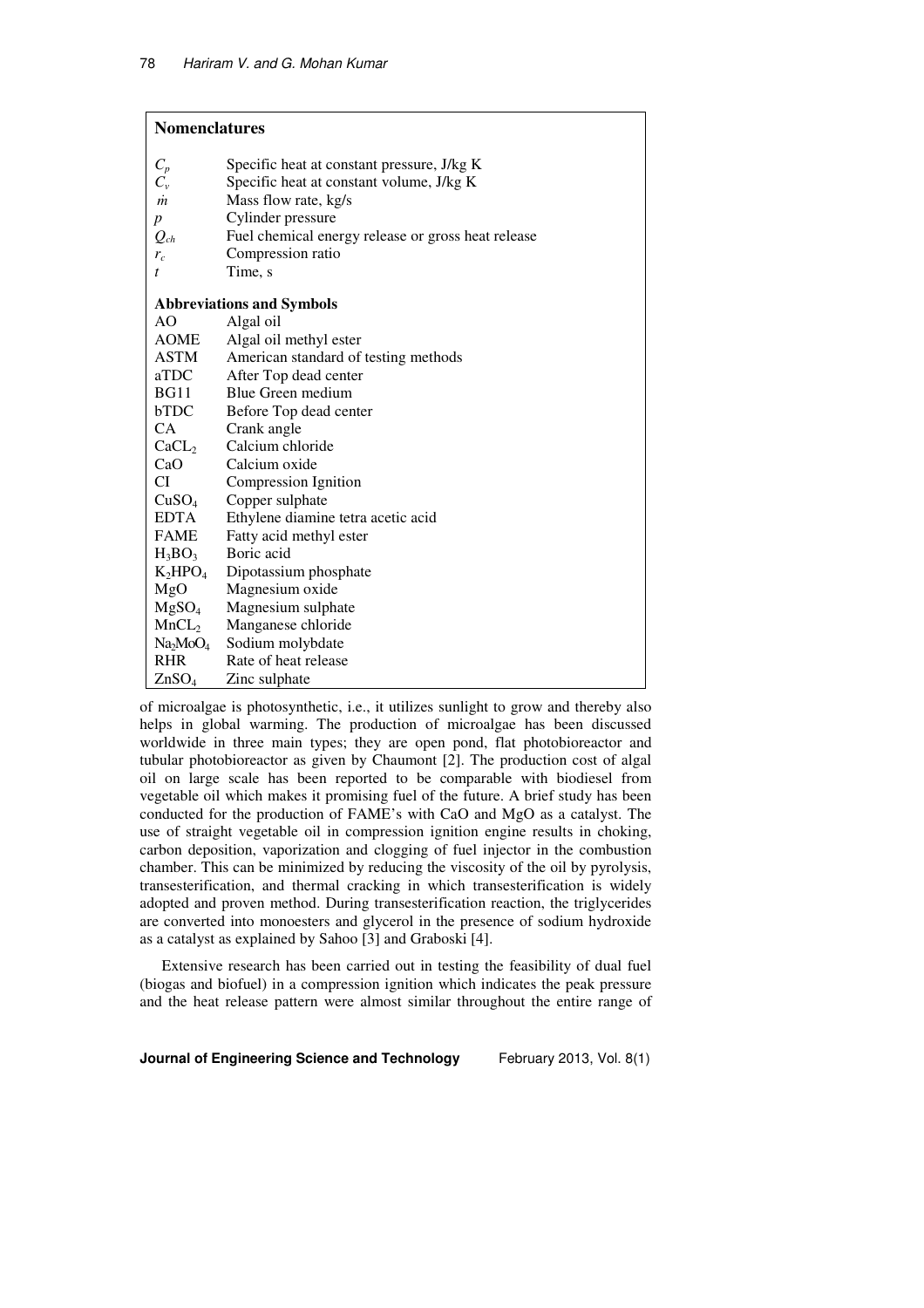loading conditions. The advantage over the use of dual fuel was lowering the  $NO<sub>x</sub>$ to a certain extent. It has also been reported that maximum cylinder pressure, maximum rate of pressure rise and rate of heat release was higher for biodiesel at low loading condition during premixed combustion phase but at higher loading conditions all the parameters was found to be identical with that of straight diesel [5, 6]. The monoesters of Jatropa, Karanja and Polanga oil have been tested in compression ignition engine at various loads and it was found that Polanga oil is suited with maximum peak pressure during combustion process. The ignition delay was also found to be short between  $5.9^{\circ}CA$  to  $4.2^{\circ}CA$  [7, 8].

It is very important to understand the effect of rate of pressure rise and rate of heat release to understand the formation and control of emission and to reduce specific fuel consumption without mush affecting the performance parameters [9, 10]. The neat and blended karanja biodiesel was tested in compression ignition in which thermal efficiency increases due to excess addition of methanol at high loading condition [11, 12]. The study was conducted in a multi cylinder direct injection diesel engine. The oxides of nitrogen were also reduced to a considerable level. In the premixed combustion stage, during the ignition delay period, the air mixes with the fuel and becomes gaseous within flammability limits. Gumus [13] that at this instant, the vaporized mixture is injected into the chamber which readily burns with increased high rate of heat release during this period.

## **2. Materials and Methods**

The algal stain was obtained from NCIM, Pune and the morphological study was carried out. BG11 medium with the constituents containing Magnesium sulphate  $(MgSO<sub>4</sub>.7H<sub>2</sub>O-0.2 gms)$ , Dipotassium phosphate  $(K<sub>2</sub>HPO<sub>4</sub>-0.2gms)$ , Calcium chloride (CaCl<sub>2</sub>.H<sub>2</sub>O-0.1 gms), Boric acid (H<sub>3</sub>BO<sub>3</sub>-286 mg), Manganese chloride (MnCl<sub>2</sub>.4H<sub>2</sub>O-181 mg), Zinc sulphate (ZnSO<sub>4</sub>.7H<sub>2</sub>O-22mg), Sodium molybdate  $(Na<sub>2</sub>MoO<sub>4</sub>.2H<sub>2</sub>O-39mg)$ , and Copper sulphate  $(CuSO<sub>4</sub>.5H<sub>2</sub>O-8mg)$  was prepared and mixed with 1000 ml of distilled water and boiled to 100ml. The Ethylenediamine tetra acetic acid solution was prepared by adding 745 mg of Sodium EDTA and 557 mg of ferrous sulphate in one liter of distilled water and boiled it 100ml. Both the solutions are mixed thoroughly and are maintained at pH level of 7.5. The algal stain was allowed to grow in the media. At a cell count of  $10^6$  cell/mL, the solution was transferred into the open pond system with proper sunlight and nutrients are supplied till the cell count reaches  $10^9$  cell/mL by photosynthetic process of chlorophyll A and B leaving out  $CO<sub>2</sub>$ . The growth phase was confirmed by placing 1 ml of algal culture in a colony counter and the optical density of the culture were also taken into account as suggested by Volkman et al. [14]. Then the algal biomass was harvested and dried. Hexane and ether solutions are added to the algal biomass and Expeller/Ultrasonication techniques are employed to separate the algal oil from biomass. The colloidal solution was kept for 48 hrs as reaction and settling time and the algal oil was filtered using an inverted separator. The AO thus obtained was heated to  $80^{\circ}$ C for 2 hrs in an incubator to remove excess hexane. Transesterification reaction was initiated by adding 25% sodium hydroxide and 4% methanol to form sodium methoxide and results in the formation of AOME and washed thoroughly [15]. The transesterification reaction is enhanced by elevating the temperature upto  $70^{\circ}$ C and as a result 84% of biodiesel and 16% of glycerol is obtained. The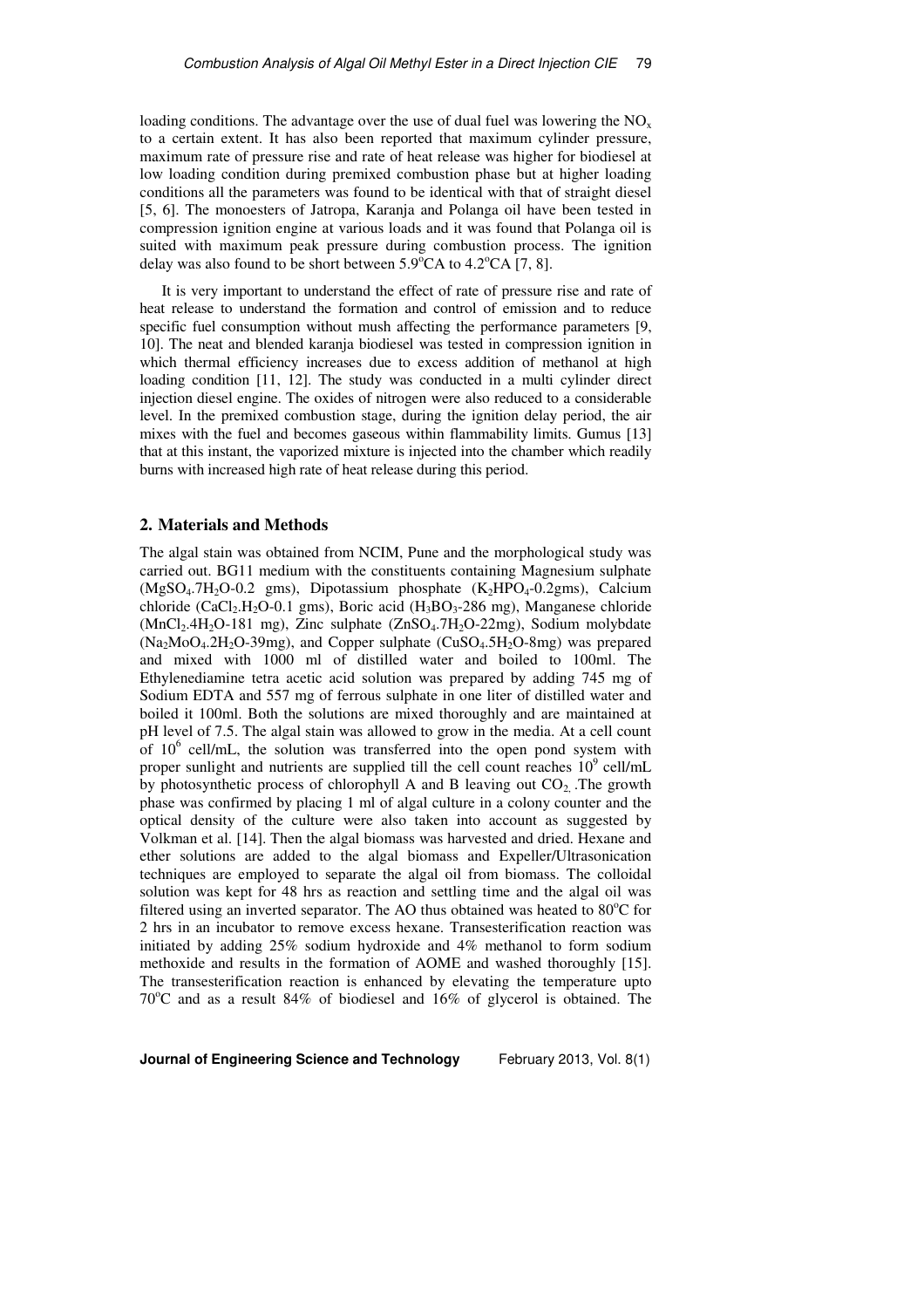AOME and its blends were tested for various physiochemical properties and validated against ASTM standards in Tables 1 and 2.

| S.<br>No. | <b>Property</b>                          | Unit                | <b>AOME</b> | <b>ASTM</b><br>D975 | <b>ASTM</b><br>D6751     |
|-----------|------------------------------------------|---------------------|-------------|---------------------|--------------------------|
|           | Density at $40^{\circ}$ C                | $g \text{ cm}^{-3}$ | 0.8312      | 0.834               | $0.86 - 0.90$            |
| 2         | Specific Gravity at $40^{\circ}$ C       | $g \text{ cm}^{-3}$ | 0.894       | 0.851               | 0.88                     |
| 3         | Flash point                              | $^{\circ}C$         | 145         | 60-80               | 100-170                  |
| 4         | Kinematic Viscosity at 40 <sup>o</sup> C | $mm2 s-1$           | 5.76        | 1.91-4.1            | $1.9 - 6.0$              |
| 5         | Water Content                            | $\%$                | 0.04        | 0.02                | < 0.03                   |
| 6         | Ash Content                              | $\%$                | 0.02        | 0.01                | < 0.02                   |
| 7         | Carbon Residue                           | $\%$                | 0.03        | 0.17                | $\overline{\phantom{0}}$ |
| 8         | Acid Value                               | mg KOH g $^{-1}$    | 0.34        | 0.35                | 0.5                      |
| 9         | Sulphur content                          | $\%$                | 0.042       | 0.5                 | 0.05                     |

**Table 1. Properties of AOME in Comparision with ASTM D6751 (Biodiesel) and ASTM D975 (Petro-Deisel).** 

**Table 2. Properties of Algal Oil Methyl Ester Blend with Straight Diesel.** 

| S.<br>No.    | <b>Fuel / Property</b>  | <b>Cetane</b><br>No. | <b>Density</b><br>$g \text{ cm}^{-3}$ | <b>Boiling</b><br>point<br>$^{\circ}C$ | Flash<br>point<br>$\rm ^{o}C$ | Heat of<br>combustion<br>kJ/kg |
|--------------|-------------------------|----------------------|---------------------------------------|----------------------------------------|-------------------------------|--------------------------------|
|              | <b>Straight Diesel</b>  | 45                   | 0.834                                 | 317                                    | $60 - 80$                     | 42000                          |
| C            | AOME 5% - Diesel Blend  | 46.78                | 0.8214                                | 268.75                                 | 62.25                         | 41200                          |
| $\mathbf{z}$ | AOME 10% - Diesel Blend | 47.10                | 0.8197                                | 261.14                                 | 61.73                         | 41005                          |
| 4            | AOME 15%-Diesel Blend   | 47.59                | 0.8168                                | 254.32                                 | 60.49                         | 40920                          |

# **2.1. Performance in an engine**

The research engine used for this study was Kirloskar single cylinder direct injection naturally aspirated compression ignition engine manufactured in Pune, India with the following configuration. The technical features of the engine are given in Table 3.

| Table 5. Technical reatures of Test Engine. |                                  |  |  |
|---------------------------------------------|----------------------------------|--|--|
| Model & Make                                | Kirloskar DM10                   |  |  |
| No of cylinder                              | Single cylinder direct injection |  |  |
| Bore (mm)                                   | 102                              |  |  |
| Stroke (mm)                                 | 118                              |  |  |
| Capacity (cc)                               | 984                              |  |  |
| Maximum power (bhp)                         | 10                               |  |  |
| Compression ratio $(r_c)$                   | 17.5:1                           |  |  |
| Rated speed (rpm)                           | 1500                             |  |  |
| Injection pressure (bar)                    | 190-200                          |  |  |

15<sup>°</sup> bTDC

**Table 3. Technical Features of Test Engine.** 

**Journal of Engineering Science and Technology** February 2013, Vol. 8(1)

Injection timing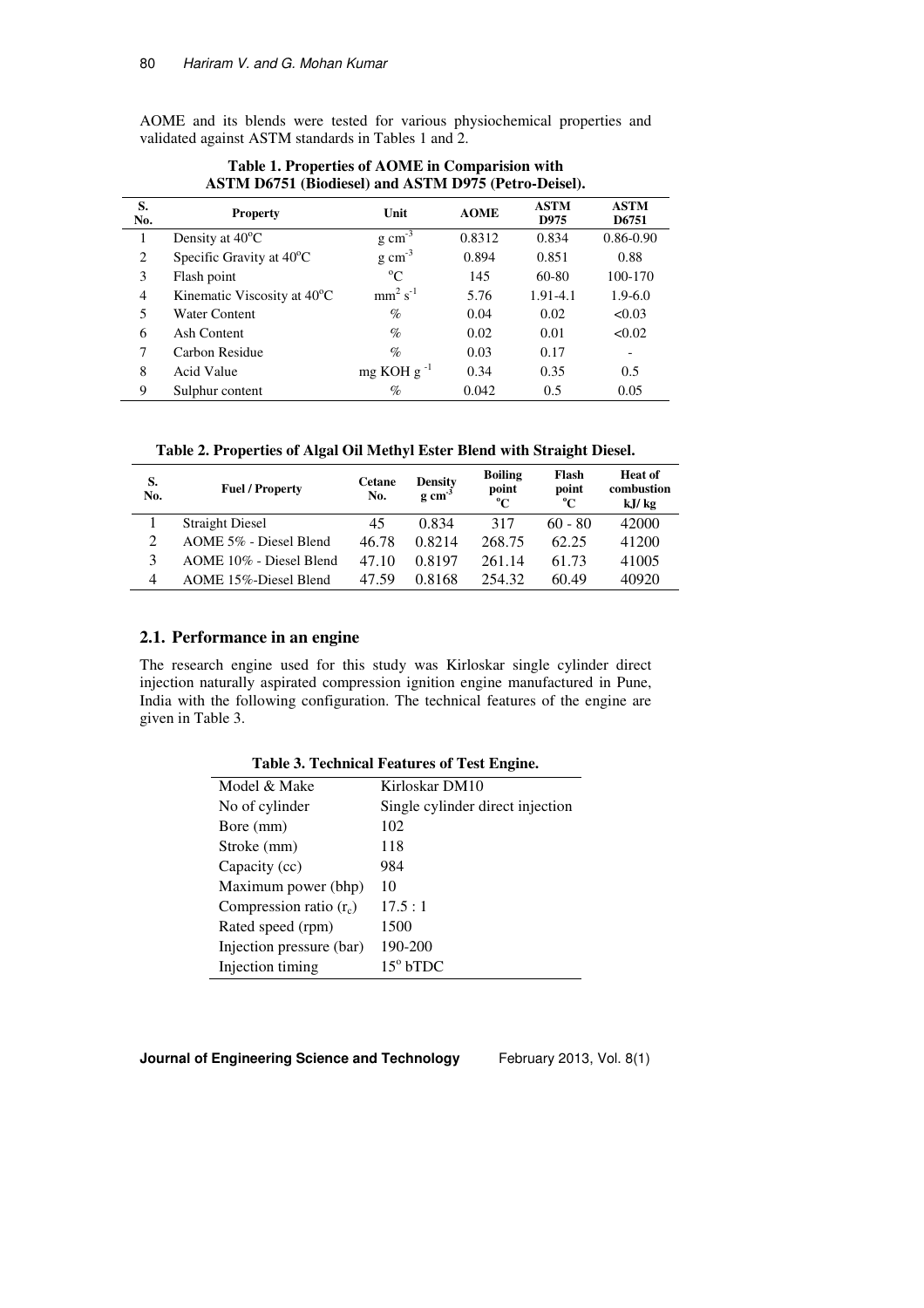The experiment was carried out with four different types of fuels, i.e., straight diesel, AOME 5% blend, AOME 10% blend and AOME 15% blend on a single cylinder, four stroke, air cooled, Kirloskar DM10 diesel engine coupled with AVL α-20 eddy current dynamometer. AVL fuel consumption meter was used to determine fuel consumption. An orifice meter coupled with a manometer was employed to measure the mass flow rate of intake air. The engine speed was measured by AVL L31 type of inductive speed pickup. AVL 654124 signal conditioning rack and piezo electric-amplifier was also employed. Kistler Make 701A type with cooling adapter and high temperature connecting cable was used for pressure measurement and inductive pulse pickup was used for crank angle and top dead center signals. AVL multipurpose amplifier and AVL 30928 crank angle calculator was employed before the data acquisition system for amplification. Twelve channel signal analyzer were used for data acquisition and the data is transferred to a personal computer for further analysis. Crypton 2000 five gas analyzer was used for measuring CO, HC and  $NO<sub>x</sub>$  and Bosch smoke meter to measure smoke opacity. A schematic line diagram of the present study is shown in Fig. 1. The engine was operated with straight diesel and the base reading is taken. Then AOME 5%, 10% and 15% blends are tested consecutively with 20 mins of warm up time for each fuel before taking the reading.



**Fig. 1. Experimental Setup.** 

#### **3. Results and Discussion**

### **3.1.Effect of cylinder pressure and rate of pressure rise**

Due to ignition delay, improvements were identified in the cylinder pressure and the rate of pressure rise. The ignition delay is the time duration between the openings of the valve to the sudden increase of pressure inside the combustion chamber. The pressure-crank angle figure shows the premixed combustion phase.

It can be seen that AOME 15% blend shows 2.67%, 3.81%, 4.22% and 5.31% higher peak pressure than straight diesel at 20% load, 40% load, 60% load and 80% load respectively. AOME 15% blend was performing better at all loading condition with a increase in cylinder pressure in the range of 6 to 12 bar. At high loads, the release of oxygen by AOME becomes less significant because of its change of state to atomic from molecular oxygen [16]. At full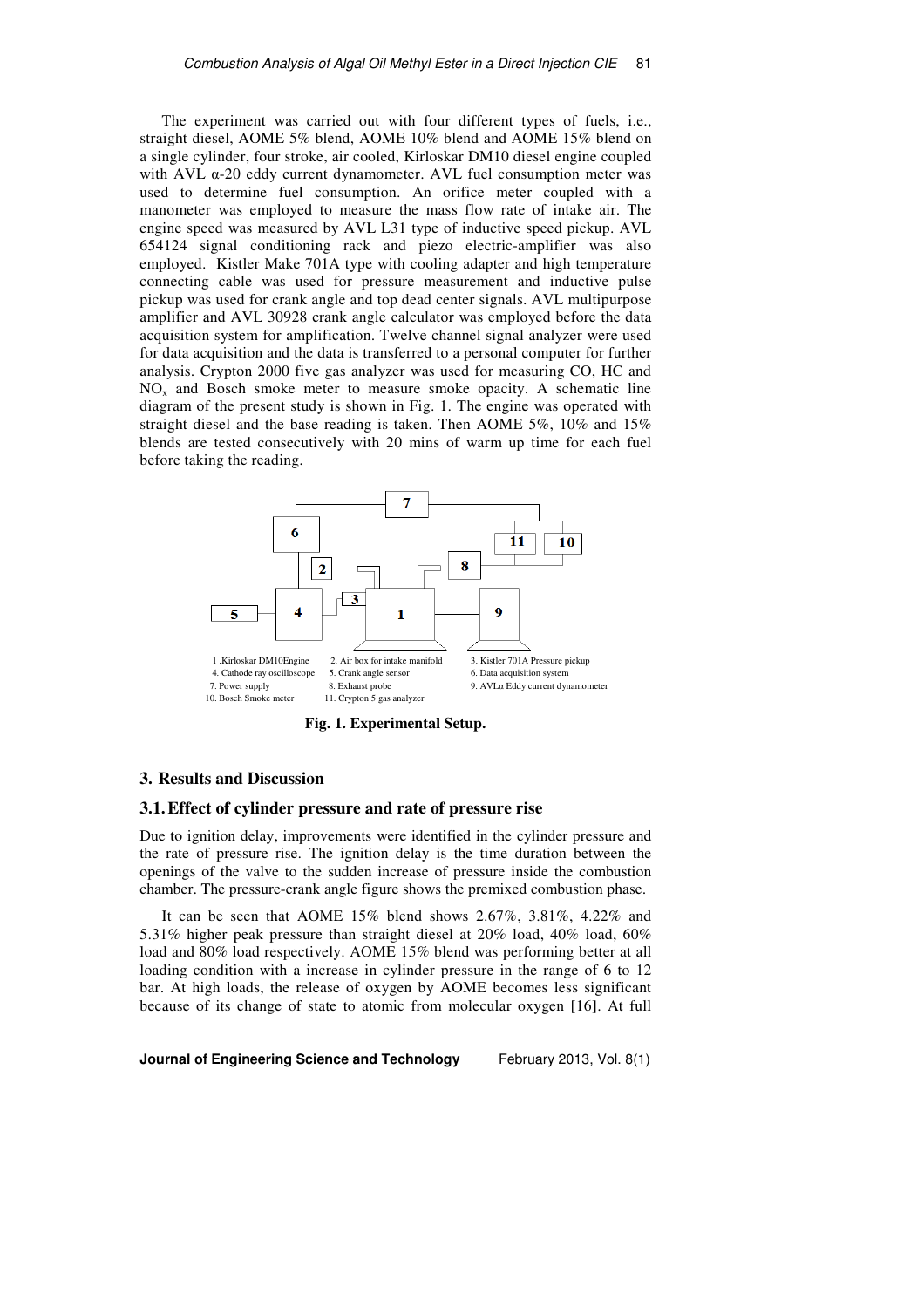load (80% load) the peak pressure varies between 69 bar to 73.6 bar for straight diesel and its blends with AOME as shown. AOME 15% blend shows maximum cylinder pressure at 73.6 bar at full load condition. When the blending ratio was increased more than 20% AOME to straight diesel, the combustion analysis shows 8% negative improvement which may be due to poor solubility of AOME in diesel and reduction in calorific value of AOME blends as shown in Fig. 3.

The variation in the heat of combustion readily affects the enthalpy of combustion with more quantity of oxygen addition at higher blend ratio [17]. The decrease in heat of combustion results in admittance of more fuel inside the combustion chamber to get the same power output. From Figs. (2-4) it can be also seen that the variation in pressure is between 5 to 7 bar for all AOME blends which is also due to increase in Cetane number than straight diesel, in turn influences the ignition delay and enhances premixed combustion [18]. It shows 1.5% variation with negative pressure of straight diesel. At part load, the maximum cylinder pressure was found to be  $68.2$  bars at  $7.6^{\circ}$ CA after TDC for AOME 15% blend against 63.2 bar at 7.7°CA after TDC for straight diesel. It is noted that the peak pressure for all blending ratio and loading condition falls between  $6^{\circ}$ CA to  $7^{\circ}$ CA which ensures safer engine operation. If the maximum pressure lies close to TDC, it may result in diesel knock. During 60% loading condition, the variation of pressure for AOME blends and straight diesel are almost similar which varies between 3.1 bars to 3.19 bar. At full load condition, the pressure variation shows almost negligible effect when compared with straight diesel and AOME blends. Under normal circumstances, 62% to 85% of fuel is at vaporized stage during the start of combustion. During combustion the percentage of vaporization increases to more than 92% in a very short duration of time [19]. From Table 2, it has be noticed that the heat of combustion decreases, but the Cetane number of the fuel steadily increases which reduces the ignition delay period and causes to raise the in-cylinder pressure and heat release rate to a certain extent.



**Fig. 2. Comparison of Cylinder Pressure for Straight Diesel, AOME 5%, 10% and 15% Blends at 80% Load.**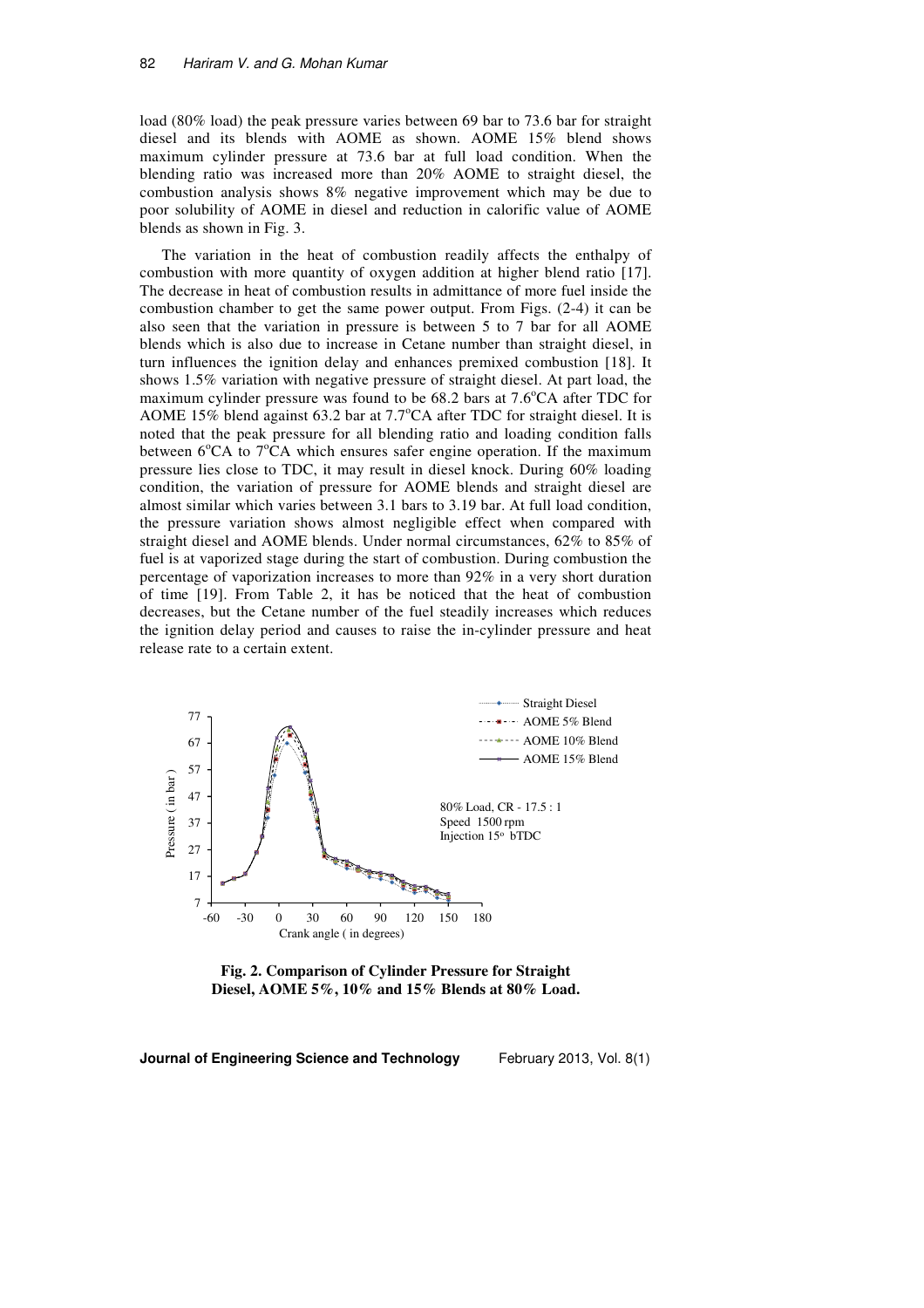

**Fig. 3. Comparison of In-Cylinder Peak Pressure for Straight Diesel, AOME 5%, 10% and 15% Blends.** 





## **3.2.Effect of rate of heat release**

The rate of heat release is calculated using Eq. (1)

$$
\frac{dQ_{ch}}{dt} = \frac{\gamma}{\gamma - 1} p \frac{dV}{dt} + \frac{1}{\gamma - 1} V \frac{dp}{dt}
$$
 (1)

in which  $\gamma = \frac{c_p}{c_p}$  $\frac{c_p}{c_v}$  for diesel is 1.32  $\frac{dQ_n}{dt}$  $\frac{dQ_n}{dt}$  = net heat release rate, kJ/deg CA,  $\frac{dV}{dt}$ = rate of work transfer done by the system due to system boundary displacement, *P* is the instantaneous cylinder pressure (Pa) and *V* is instantaneous cylinder volume  $(m<sup>3</sup>)$ . The rate of heat release mainly depends on three stages. In the primary stages, the rate of heat release is very high which last only  $7^{\circ}CA$  to  $8^{\circ}CA$ . the secondary stage expels more amount of heat and remains up to  $40^{\circ}$ CA. The tertiary stage is a diminishing one which releases only 15% to 20% of the total heat. It is noted that maximum temperature of gaseous fuel for a particular brake mean effective pressure varies slightly with the increase of blend ratio of AOME.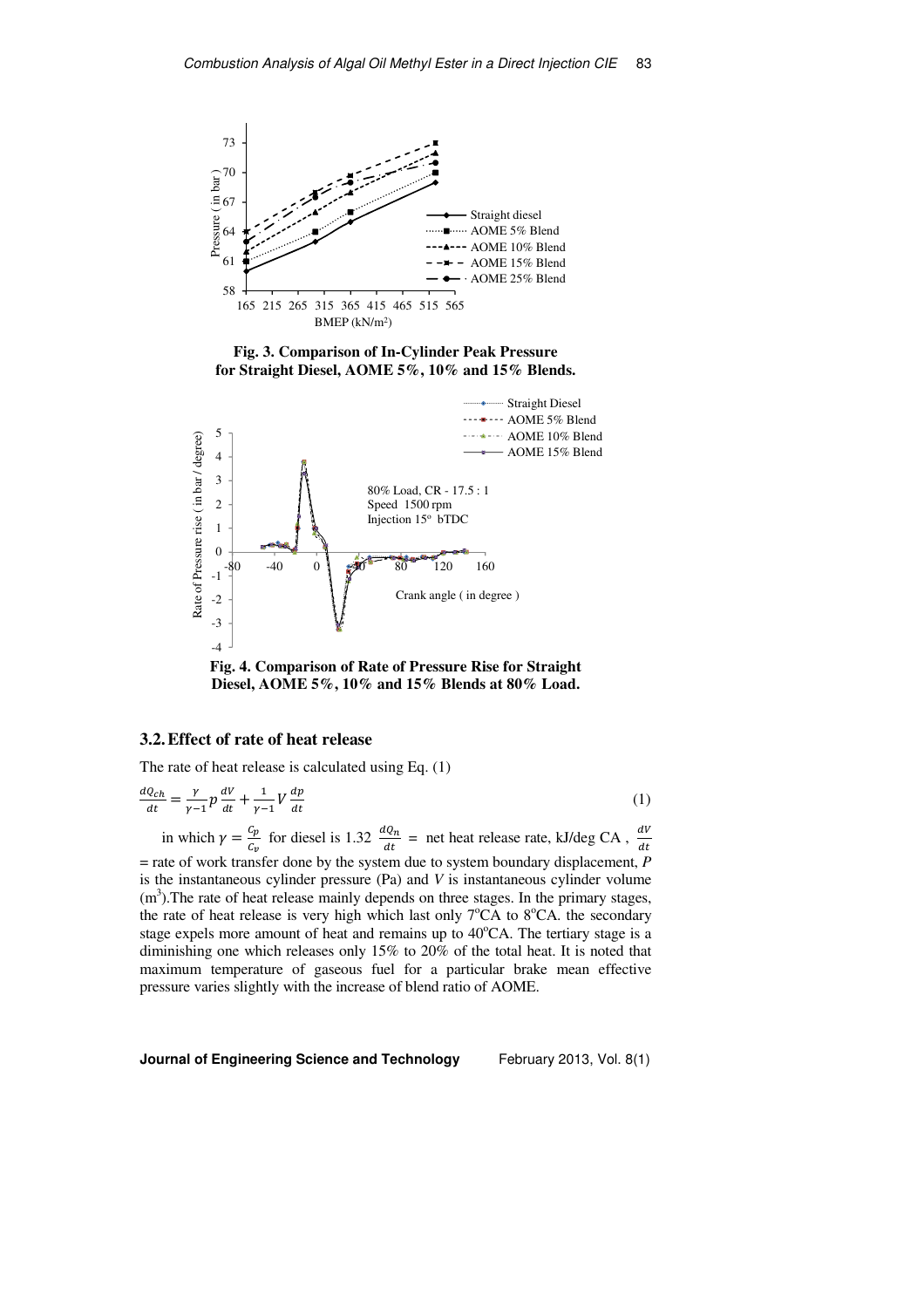Figures (5-8) show rate of heat release for straight diesel, AOME 5%, 10% and 15% blends at 20% load, 40%, 60% and 80% loading conditions. It is also noted that the maximum RHR for diesel is lower than blends of AOME for all loading conditions (Table 3). The RHR for straight diesel, AOME 5%, 10% and 15% at low load is found to be 35.3 kJ/deg CA, 36.20 kJ/deg CA, 37.5 kJ/deg CA and 38.6 kJ/deg CA respectively and at full load condition, the RHR for straight diesel, AOME 5%, 10% and 15% occurs at 41.95 kJ/deg CA, 43.92 kJ/deg CA, 44.12 kJ/deg CA and 46.25 kJ/deg CA respectively. The ignition delay occurs when more quantity of blended fuel is accumulated before combustion and is also resulted in the maximum RHR at higher blend ratio (AOME 15%). It is also noted that the straight diesel varies with all blends of AOME at 8% to 12% as shown because of the increase in evaporation heat of the fuel blend due to addition of AOME [20].



**Fig. 5. Comparison of Rate of Heat Release for Straight Diesel, AOME 5%, 10% and 15% Blends at 20% Load.** 



**Fig. 6. Comparison of Rate of Heat Release for Straight Diesel, AOME 5%, 10% and 15% Blends at 40% Load.**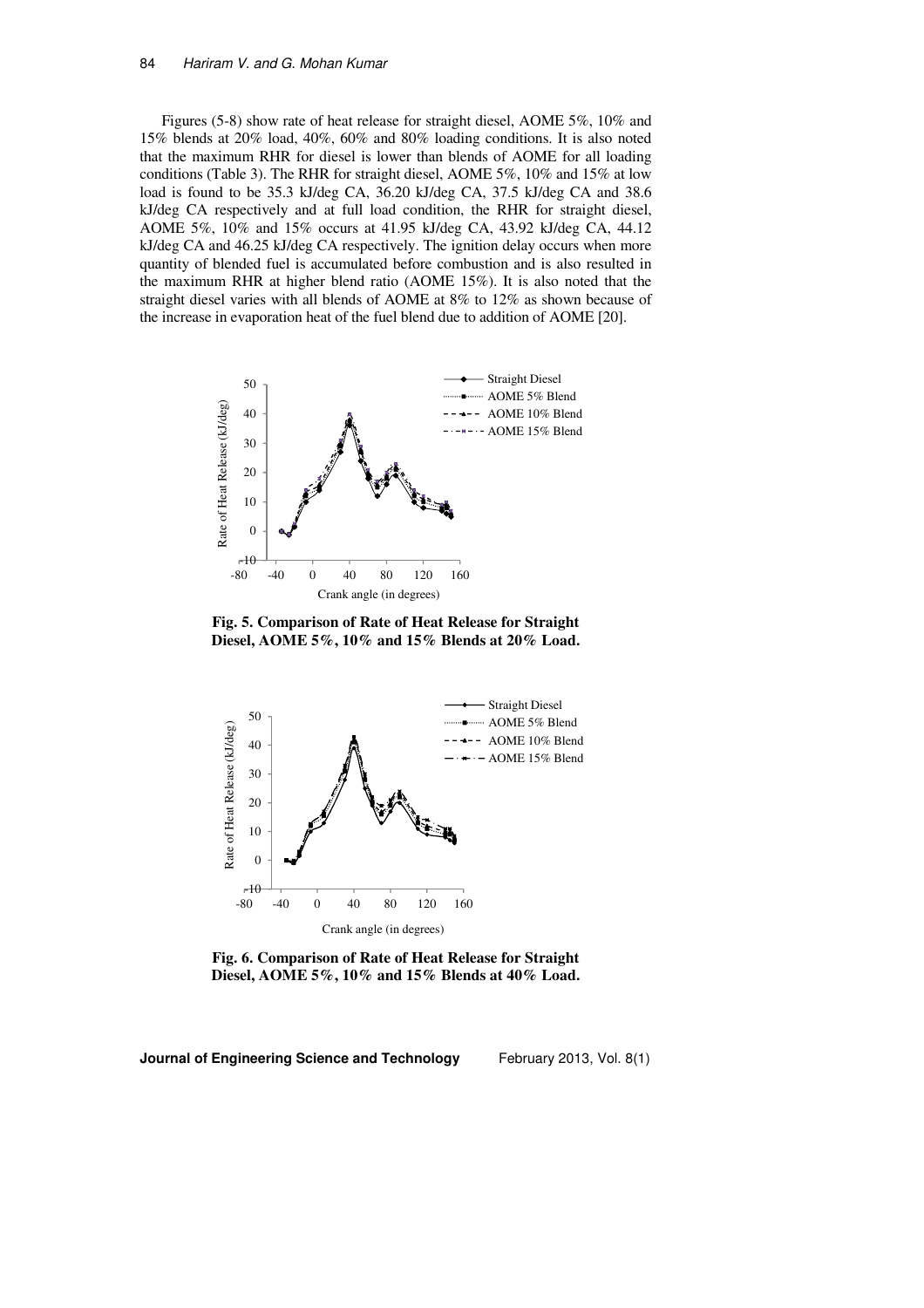

**Fig. 7. Comparison of Rate of Heat Release for Straight Diesel, AOME 5%, 10% and 15% Blends at 60% Load.** 



**Fig. 8. Comparison of Rate of Heat Release for Straight Diesel, AOME 5%, 10% and 15% Blends at 80% Load.** 

# **3.3.Comparison of brake thermal efficiency and brake Specific energy consumption**

Moderate variation is noticed in thermal efficiency form 1.5% to 4%. The various blend ratios were found to have minimal effect on Power and Brake thermal efficiency (Fig. 9). The chemical bonding between carbon and oxygen plays a vital role in the supply of oxygen during the combustion, especially in the premixed combustion stage. The pressure value gives a clear picture about the rate of heat release. The combustion chamber contains oxygen in the micro air fuel particle which also enhances the combustion characteristics. The specific energy consumption of AOME 5% blend at 3KW brake power was found to be 0.285 kg/kWhr which is better than the Straight diesel (Fig. 10). As the blending ratio increases, the specific fuel consumption increases slightly higher than Straight diesel which indicates the presence of more atomic oxygen in the fuel particles. The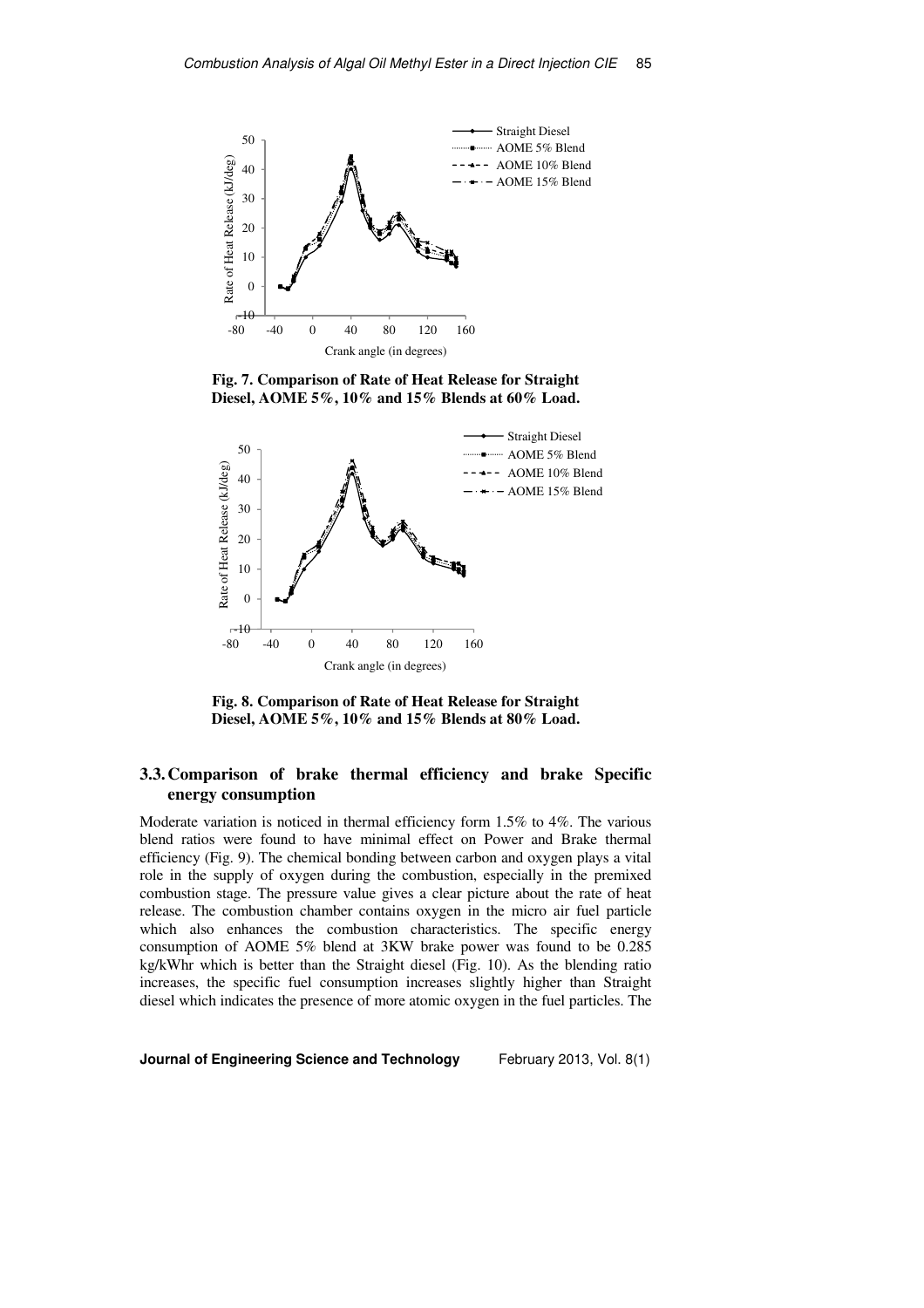brake thermal efficiency also shows minor variation with the base diesel and the blends of AOME. The BTE of base diesel was found to be 28% at 3KW brake power. AOME 15% blend shows a better efficiency throughout the entire study. At AOME 5% and 10% blends, there is moderate variation in brake thermal efficiency which may be due to release of oxygen too early [21].



**Fig. 9. Comparison of Brake Thermal Efficiency and BMEP.** 



**Fig. 10. Comparison of BSEC and BMEP.** 

## **3.4.Comparison of HC, CO, NOx, smoke and particulate emission**

### **3.4.1. HC emission**

The AOME 15% blend was found to be more effective in reducing the HC emission at 16% (Fig. 11). The hydrocarbon emission for straight diesel is 55 ppm at 4.2 kW BP while AOME 15% blend shows only 48 ppm. At higher blend ratio, AOME supply more quantity of oxygen which will result in less HC emission. The HC emission of base diesel is higher because of the absence of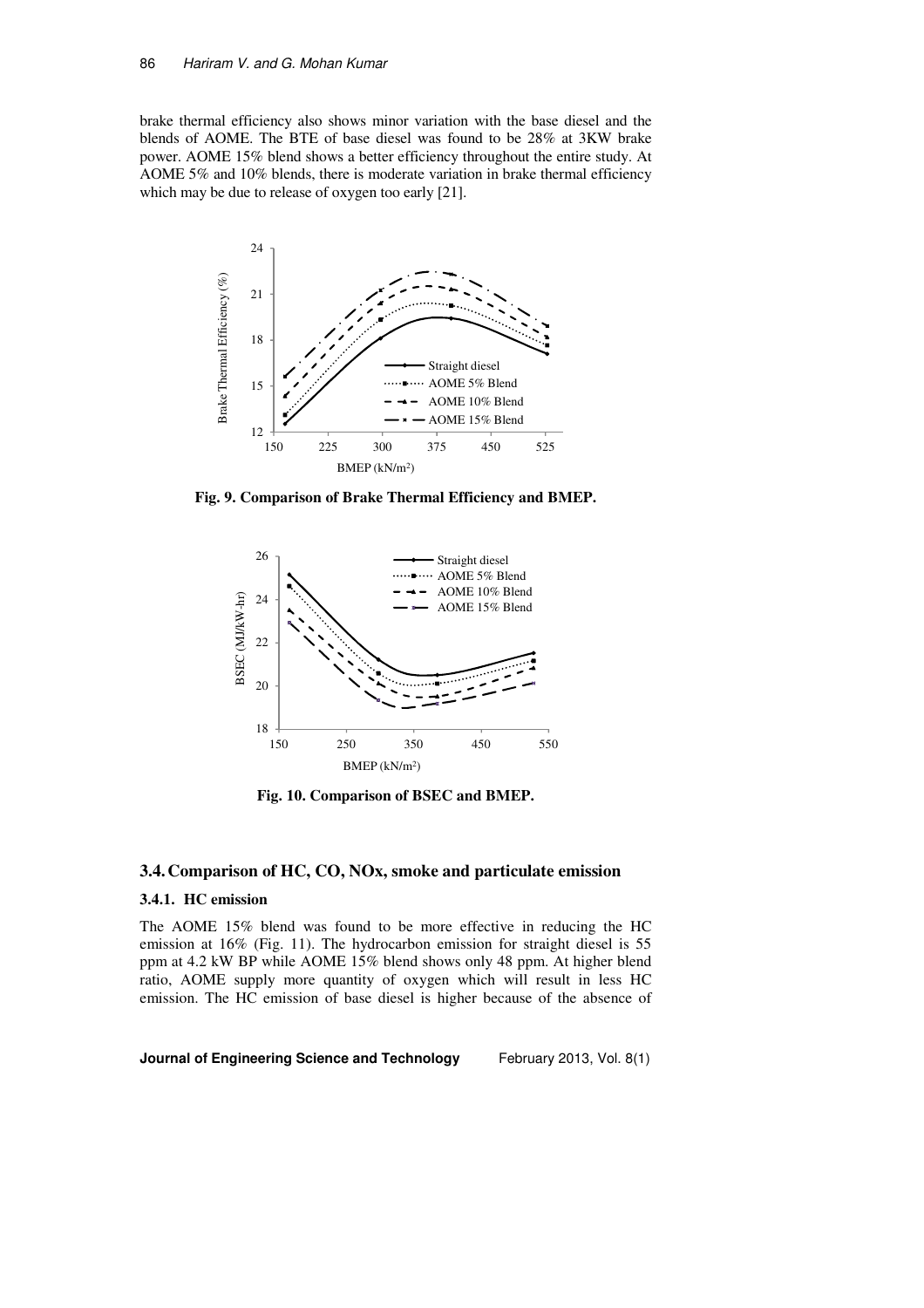oxygen content. At mid range BP, the emission of HC is almost similar for 5%, 10% and 15% AOME blends.



**Fig. 11. Variation of HC Emission.** 

#### **3.4.2. CO emission**

All the blending ratio of AOME has significant effect on CO emission. At higher blending levels AOME 15% diesel blends seems to have less CO emission than the other two blends (Fig. 12). At maximum brake power, 0.025% of CO is emitted by AOME 10% blend while the straight diesel emits more than 0.1% CO and the leaner blends of AOME emits 0.05% to 0.06% of CO which may be due to less time interval for CO to become CO2.



**Fig. 12. Variation of CO Emission.** 

### **3.4.3. NOx emission**

The effect of AOME on oxides of nitrogen is very minimal. AOME 15% blend shows 8% more emission of NOx (Fig. 13). This may be due to decrease in density of blended fuel which results in fine atomization and combustion advancement. The peak temperature was found to be high at higher blend ratios. The increase in Cetane number decreases the ignition delay and maximum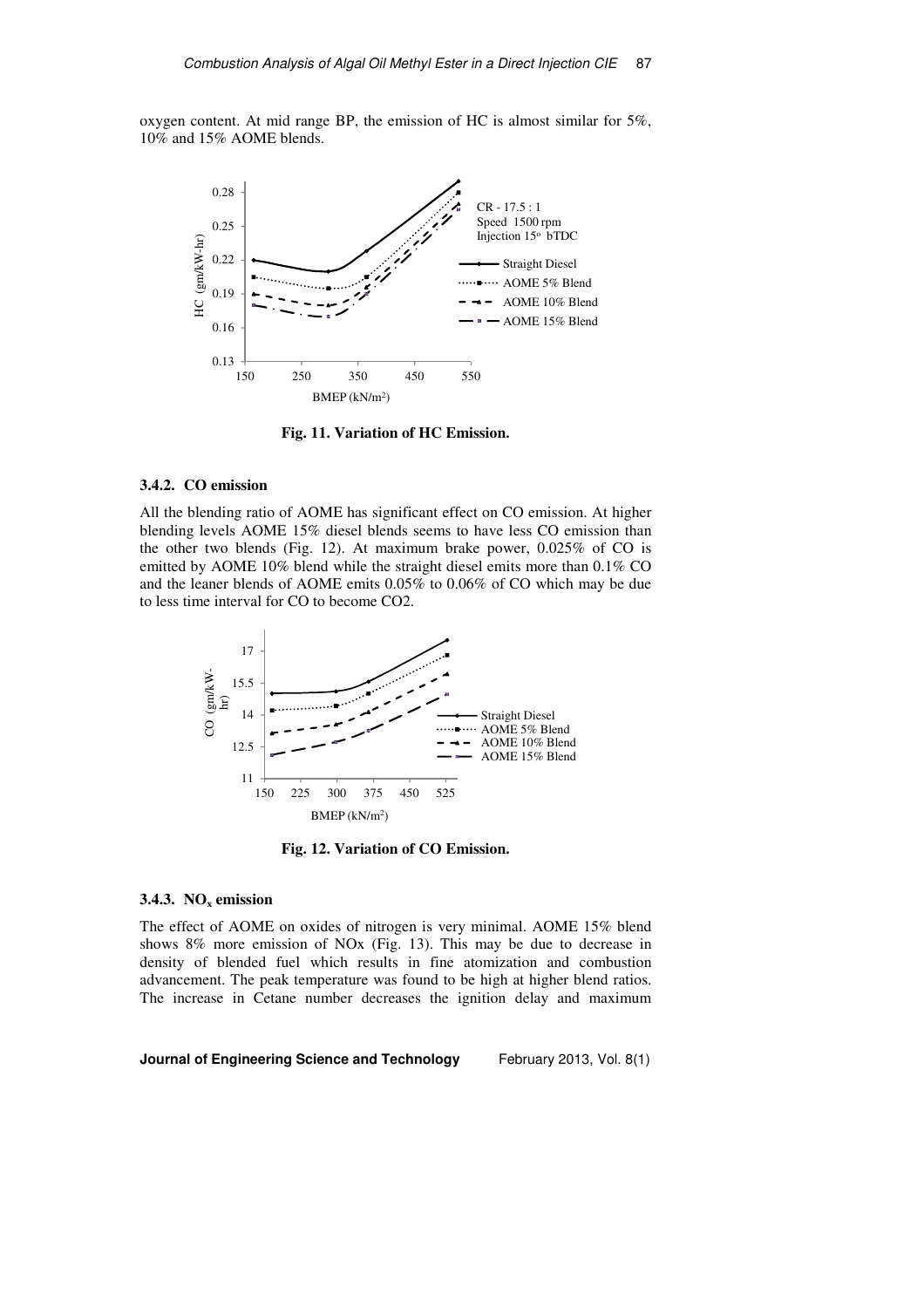pressure inside the cylinder increases producing more quantity of NOx. It is also noted that AOME 15% blend emits 120 ppm more quantity of NOx than straight diesel. The lower blends of AOME have similar effect in the formation of  $NO<sub>x</sub>$ .



**Fig. 13. Variation of NOx Emission.** 

#### **3.4.4. Smoke emission**

By increasing the AOME blends, the diffusive combustion phase is shortened thereby resulting in reduction of smoke at higher blend ratios. Also at higher blend ratio, oxidation of smoke takes place due to liberation of more quantity of oxygen.

The premixed combustion, Cetane number and ignition delay plays a vital role at increased AOME blends and thereby helps in reduction of smoke and enhances combustion. The smoke emissions are higher for straight diesel and as the blend ratio of AOME increases, the smoke readings are reduced with increase in load (Fig. 14). The increase of smoke at higher loads may be due to change of state of oxygen from diatomic to mono-atomic state which will not take part in combustion and oxidation of smoke will reduce at high loads. AOME 15% blend level shows lesser emission of smoke at part load when compared with other loading conditions. AOME 20% blend shows higher emission of smoke at all load because of reduction in peak pressure and heat release rate.



**Fig. 14. Variation of Smoke Emission.**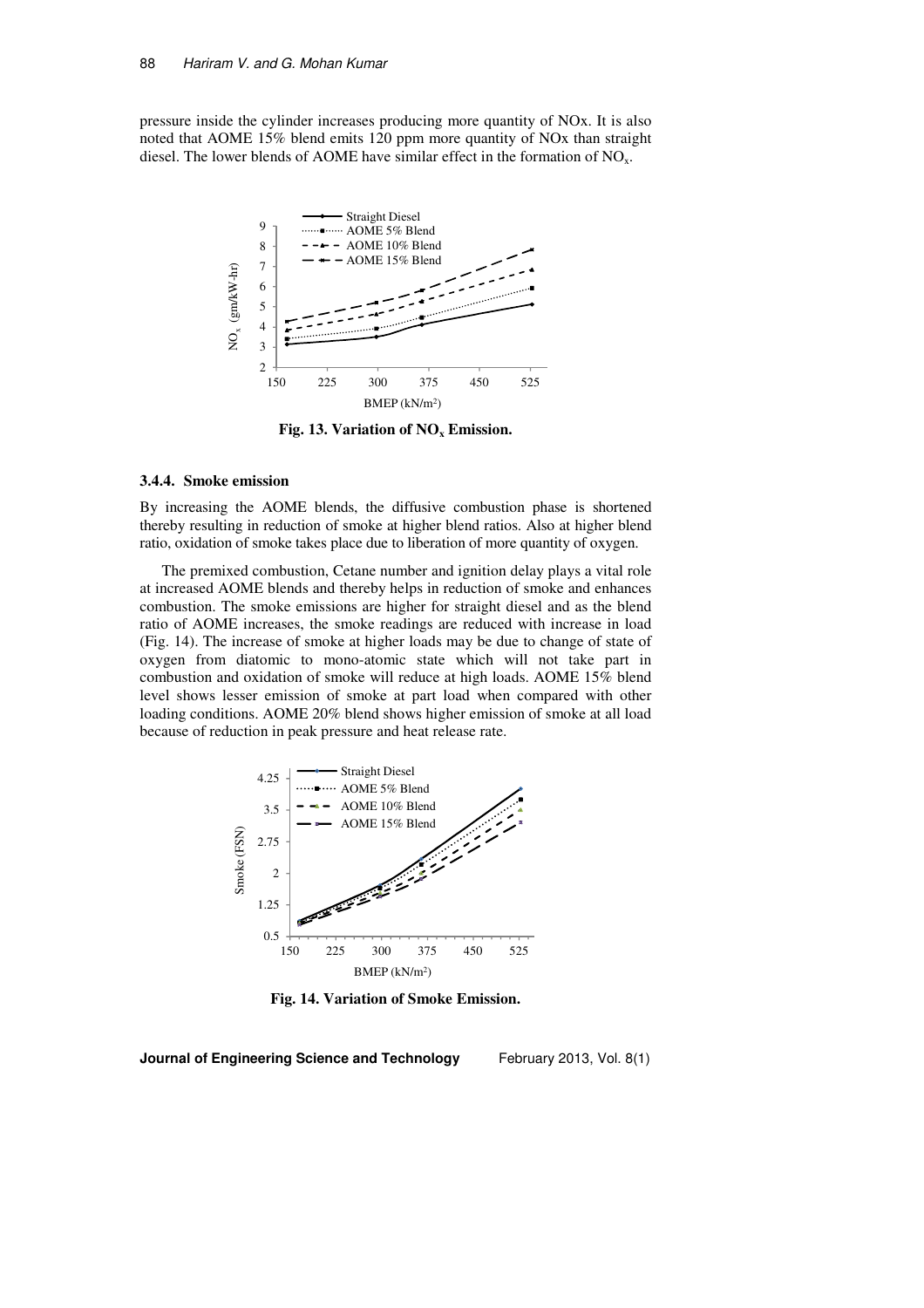#### **3.4.5. Particulate emission**

At higher AOME blend ratio, soot oxidation takes place because of the presence and liberation of more oxygen atoms to the local fuel particles during combustion especially in low and part load condition (Fig. 15). At high loading condition, the oxygen disintegration into mono-atomic oxygen which will not help in oxidation reaction and leads to more soot formation. AOME 15% blend ratio at low and part load was found to reduce soot formation to a great extent. When the AOME blend ratio is increased beyond 15%, the soot formation was drastically increased because of poor solubility of oxygen with the fuel particles [17]. The oxygen molecules could not able to break the chemical bond to oxidize the soot formation at all load conditions. Cetane number and ignition delay also affects the soot formation to a great extent because the time for evaporation of fuel is affected.



**Fig. 15. Variation of Particulates Emission.** 

# **3.5. Estimation of Uncertainty**

The uncertainty is measured based on Gaussian distribution method, Eq. (2) with a confidence limit of  $\pm 2\sigma$ , i.e., 96% of measured data lie within limits of  $2\sigma$  of mean value [22]. The uncertainty for instruments used and measuring parameters are given in Tables 4 and 5 and the overall uncertainty for the experiment is calculated as ±1.4.

$$
\Delta R = \sqrt{\left[ \left( \frac{\partial R}{\partial X_1} \Delta X_1 \right)^2 + \left( \frac{\partial R}{\partial X_2} \Delta X_2 \right)^2 + \dots + \left( \frac{\partial R}{\partial X_n} \Delta X_n \right)^2 \right]}
$$
(2)

| Table 4. Details of Uncertainty of Measured Parameters. |  |
|---------------------------------------------------------|--|
|---------------------------------------------------------|--|

| S. No. | Measurements             | % of Uncertainty |
|--------|--------------------------|------------------|
|        | Speed                    | $\pm 0.12$       |
| 2      | Load                     | $\pm 0.47$       |
| 3      | Mass flow rate of air    | $\pm 0.62$       |
| 4      | Mass flow rate of fuel   | $\pm 0.89$       |
| 5      | Brake power              | $\pm 0.25$       |
| 6      | Brake thermal efficiency | $\pm 0.25$       |
| 7      | $NO_{X}$                 | $\pm 1.10$       |
| 8      | HC.                      | $\pm 0.014$      |
| 9      | CO                       | $\pm 0.83$       |
|        | Smoke                    | $+2.1$           |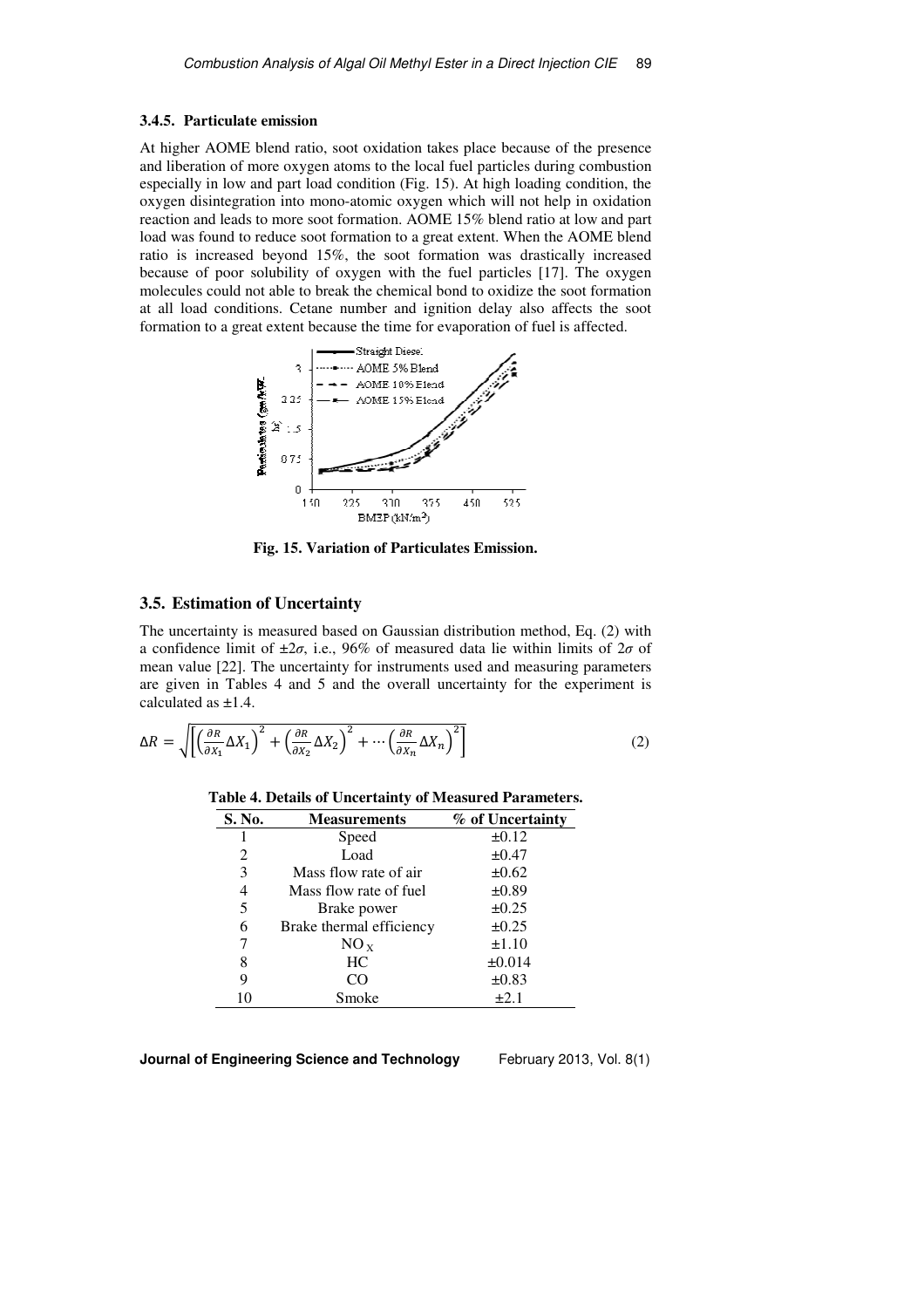| S.<br>No. | <b>Instruments</b>  | Range            | Accuracy                                 | $\%$ of<br><b>Uncertainty</b> |
|-----------|---------------------|------------------|------------------------------------------|-------------------------------|
|           | Speed measurement   | $0-10000$        | $+10$ to $-10$ rpm                       | $\pm 0.1$                     |
| 2         | Exhaust gas         | $0-900\text{°C}$ | $+1$ <sup>o</sup> C to -1 <sup>o</sup> C | $\pm 0.16$                    |
| 3         | Smoke measurement   | <b>BSU 0-10</b>  | $+0.1$ to $-0.1$                         | $\pm 1.0$                     |
| 4         | Stop watch          |                  | $+0.5s$ to $-0.5s$                       | $\pm 0.2$                     |
| 5         | Pressure transducer | $0-110$ bar      | $+0.1$ kg to $-0.1$                      | $\pm 0.1$                     |

**Table 5. Uncertainty and Accuracy Range of Instruments.** 

## **4. Conclusions**

In the present work, biodiesel from microalgae is determined to be suitable replacement to petro-diesel and vegetable oils. The BG11 medium was found to yield good biomass of algae. The extracted AOME was found to meet the standards of ASTM. The cylinder pressure was found to be maximum at higher blending ratio of AOME.

- The rate of pressure rise is identified to be varying between 6.5% to 8% at all loading condition and for all blending ratio.
- During part load condition, the variations of peak pressure were almost similar to all blends.
- The RHR is maximum at higher blend ratio (AOME 15%) because increase in evaporation heat of the fuel blends.
- The oxygen content in AOME helps in the premixed combustion phase to progress in a better way which leads to better combustion. The increase in cylinder is about 10 to15 bar, the maximum rate of pressure rise is between 2% to 4% and the rate of heat release is between 5% to 8% for higher blend ratios.
- The increase in Cetane number of the fuel increases the ignition delay and thereby the peak pressure inside the cylinder also increases.
- The BTE and BSEC for AOME 15% shows positive improvement on comparison with straight diesel.
- The emissions of HC, CO, Smoke and Particulate decreases with a slight increase in  $NO<sub>x</sub>$ .

# **References**

- 1. Norsker, N.-H.; Barbosa, M.J.; Vermue, M.H.; and Wijffels, R.H. (2011). Microalgal production - A close look at the economics. *Biotechnology Advances*, 29(1), 24-27.
- 2. Chaumont, D. (1993). Biotechnology of algal biomass production: a review of systems for outdoor mass culture. *Journal of Applied Phycology*, 5(6), 593-604.
- 3. Sahoo, P.K.; and Das, L.M (2009). Combustion analysis of jatropha, karanja, and polanga based biodiesel as fuel in a diesel engine*. Fuel*, 88(6), 994-999.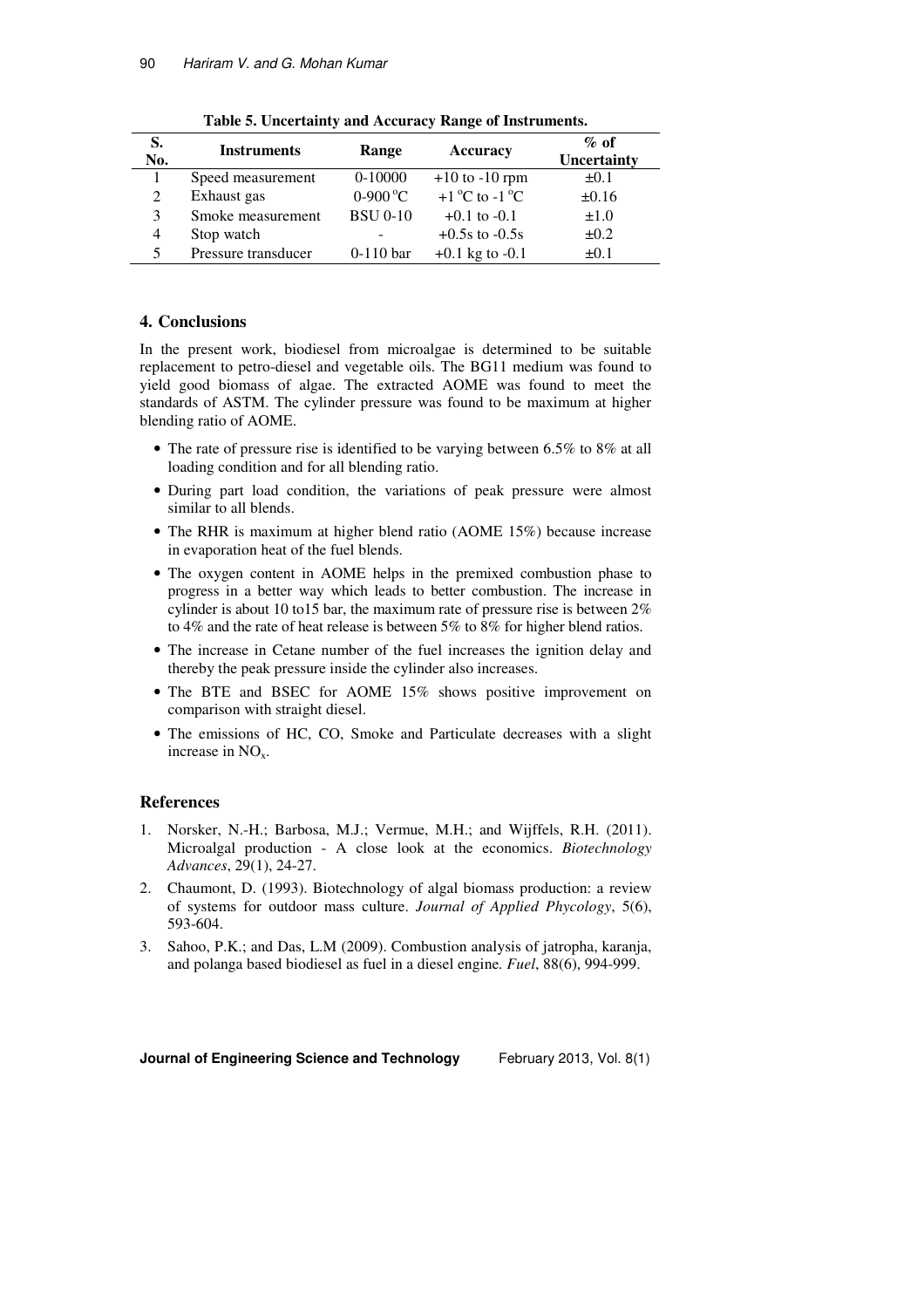- 4. Graboski, M.S.; and McCormick, R.L. (1998). Combustion of fat and vegetable oil derived fuels in diesel engines. *Progress in Energy and Combustion Science*, 24(2), 125-164.
- 5. Canakci, M. (2007). Combustion characteristics of a turbocharged DI compression ignition engine fueled with petroleum diesel fuels and biodiesel. *Bioresource Technology*, 98(6), 1167-1175.
- 6. Radu, R.; Petru, C.; Edward, R.; and Gheorghe, M. (2009). Fueling an DI agricultural diesel engine with waste oil biodiesel: effects over injection, combustion and engine characteristics. *Energy Conversion Management*, 50(9), 2158-2166.
- 7. Nwafor, O.M.I. (2003). The effect of elevated fuel inlet temperature on performance of Diesel engine running on neat vegetable oil at constant speed conditions. *Renewable Energy*, 28(2), 171-181.
- 8. Agarwal, A.K.; and Das, L.M. (2001). Biodiesel development and characterization for use as a fuel in compression ignition engine. Transaction of the ASME. *Journal of Engineering for Gas Turbine and Power*, 123(2), 440-447.
- 9. Hariram, V.; and Kumar, G.M. (2010). The effect of algal oil diesel blends on combustion process and emission characteristics in single cylinder naturally aspirated diesel engine. *iCIRET* 2010, 1-6.
- 10. Kumar, G.M.; and Hariram, V. (2011). Experimental investigation of algal oil diesel blends on combustion process and emission parameters in a single cylinder diesel engine. *CiiT International Journal of Automation and Autonomous System*, 3(1), 43-47.
- 11. Graboski, M.S.; and McCormick, R.L. (1998). Combustion of fat and vegetable oil derived fuels in diesel engines. *Progress in Energy and Combustion Science*, 24(2), 125-164.
- 12. Balat, H. (2010). Prospects of biofuels for a sustainable energy future: a critical assessment. *Energy Education Science and Technology Part A*, 24(2), 85-111.
- 13. Gumus, M. (2010). A comprehensive experimental investigation of combustion of heat release characteristics of a biodiesel (hazelnut kernel oil methyl ester) fueled direct injection compression ignition engine. *Fuel*, 89(10), 2802-2814.
- 14. Volkman, J.K.; Jeffrey, S.W.; Nichols, P.D., Rogers, G.I.; and Garland, C.D. (1989). Fatty acid and lipid composition of 10 species of microalgae used in mariculture. *Journal of Experimental Marine Biology and Ecology*, 128(3), 219-240.
- 15. Puhan, S.; Vedaraman, N.; Ram, B.V.B.; Sankarnarayanan, G.; and Jeychandran, K. (2005). Mahua oil (Madhuca Indica seed oil) methyl ester as biodiesel-preparation and emission characteristics. *Biomass and Bioenergy*, 28(1), 87-93.
- 16. Yu, C.W.; Bari, S.; and Ameen, A. (2002). A comparison of combustion characteristics of waste cooking oil with Diesel as fuel in a direct injection Diesel engine. *Proceedings of the Institution of Mechanical Engineers D*: *Journal of Automobile Engineering*, 216(4), 237-243.